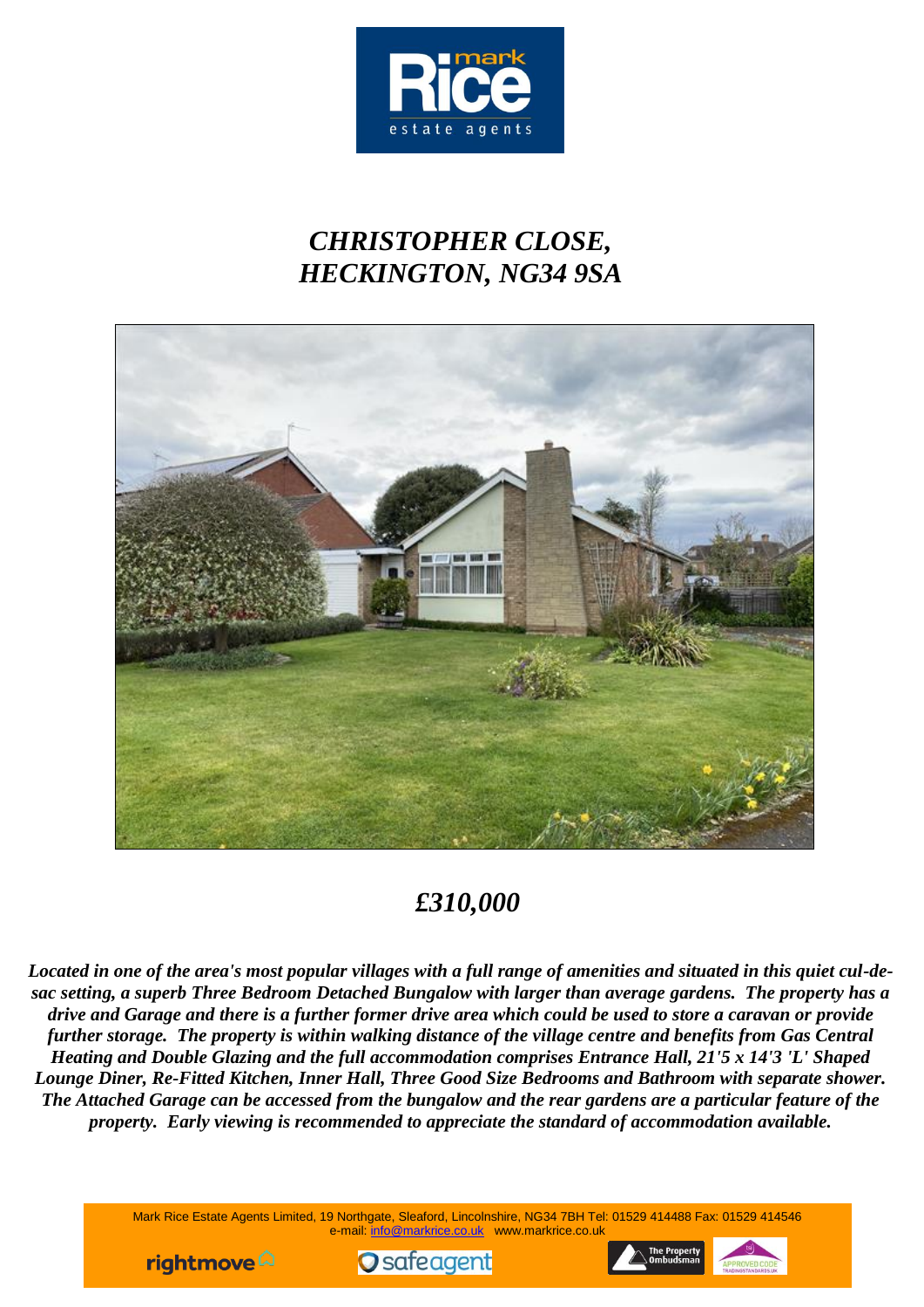#### *Location:*

*Heckington is a popular village located off the A17, Sleaford to Boston road and has amenities to cater for most day to day needs including school, Doctor's surgery, chemist, Post Office, shops and banking facilities and good rail connections to Sleaford, Boston, Nottingham, Grantham and Lincoln.*

#### *Directions:*

*Travelling from Sleaford on the A17 towards Boston, turn right towards the village. Once in the centre of the village, at the village green turn left into Church Street. Turn left into Churchfield Avenue and turn right into Godson Avenue. Turn right again into Christopher Close and bear to the right and the property is located on the left hand side.*

*\_\_\_\_\_\_\_\_\_\_\_\_\_\_\_\_\_\_\_\_\_\_\_\_\_\_\_*

*A double glazed entrance door provides access to the Entrance Hall with further lobby area providing access to the rear garden, garage and kitchen.*

#### *Kitchen: 3.35m (11'0") x 2.74m (9'0")*

*Having range of wall and base units, wooden worktop, Belfast style sink with monobloc tap, space for cooker, tiled splashbacks, cooker hood, integrated fridge and dishwasher and water filter tap.*

#### *Lounge Diner: 6.53m (21'5") narrowing to 2.67m (8'9") and 4.34m (14'3") narrowing to 3.58m (11'9")*

*Having two large picture windows, two radiators, living flame effect gas fire with surround and coved ceiling.*

*Inner Hall: Having radiator, airing cupboard and loft access.*

*Bedroom 1: 3.71m (12'2") max x 3.12m (10'3") Having built-in double wardrobe and radiator.*

*Bedroom 2: 3.89m (12'9") x 2.67m (8'9") Having radiator and coved ceiling.*

*Bedroom 3: 3.38m (11'1") x 2.67m (8'9") Having built-in cupboard and radiator.*

#### *Bathroom:*

*Being half tiled and having separate shower with mains fed unit, bath, pedestal hand washbasin, low level w.c, and radiator.*

#### *Outside:*

*A drive provides Ample Parking and approaches the Attached Garage 5.56m (18'3") x 2.31m (7'7") narrowing to 1.63m (5'4") to the rear having up and over door, door to lobby and power points. The remainder of the front gardens are laid to lawn with borders. The property has a side gate to the Northern elevation and to the Southern elevation is a further gravelled area which currently has raised borders but has been used for Parking. The property has a large paved patio area with a further covered seating area with a pergola. The main garden is laid to lawn with shaped, well stocked borders, rockery area, bridge, ornamental fish pond and Two Greenhouses*



 *Kitchen*



 *Lounge Diner*



*Further Aspect*



 *Bedroom 1*



 *Bedroom 2*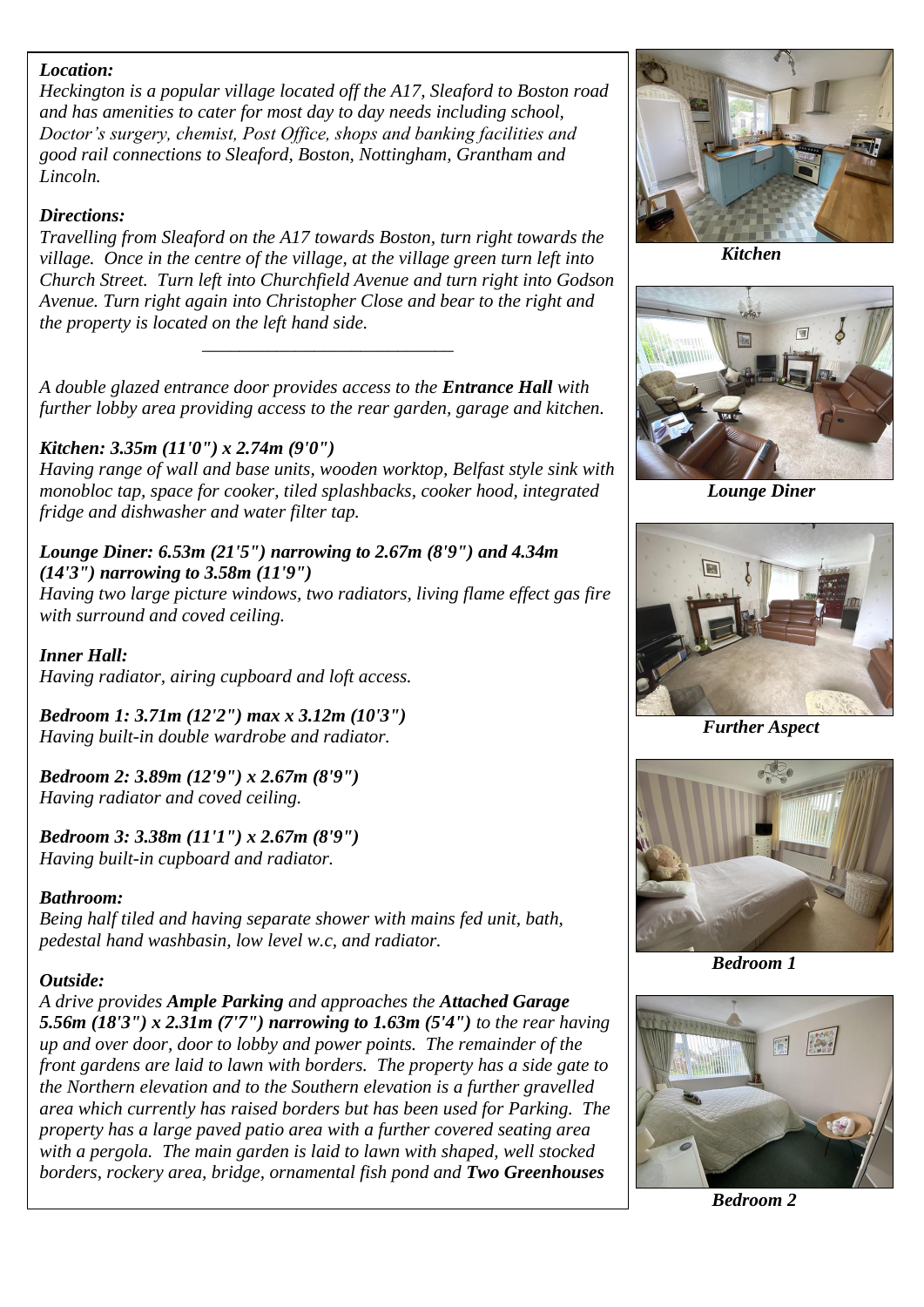



TOTAL APPROX. FLOOR AREA 975 SQ.FT. (90.5 SQ.M.)<br>Whilst every attempt has been made to ensure the accuracy of the floor plan contained here, measurements<br>of doors, windows, rooms and any other literas are approximate and n



 *Bedroom 3*



 *Bathroom*









*Rear Garden Photos*